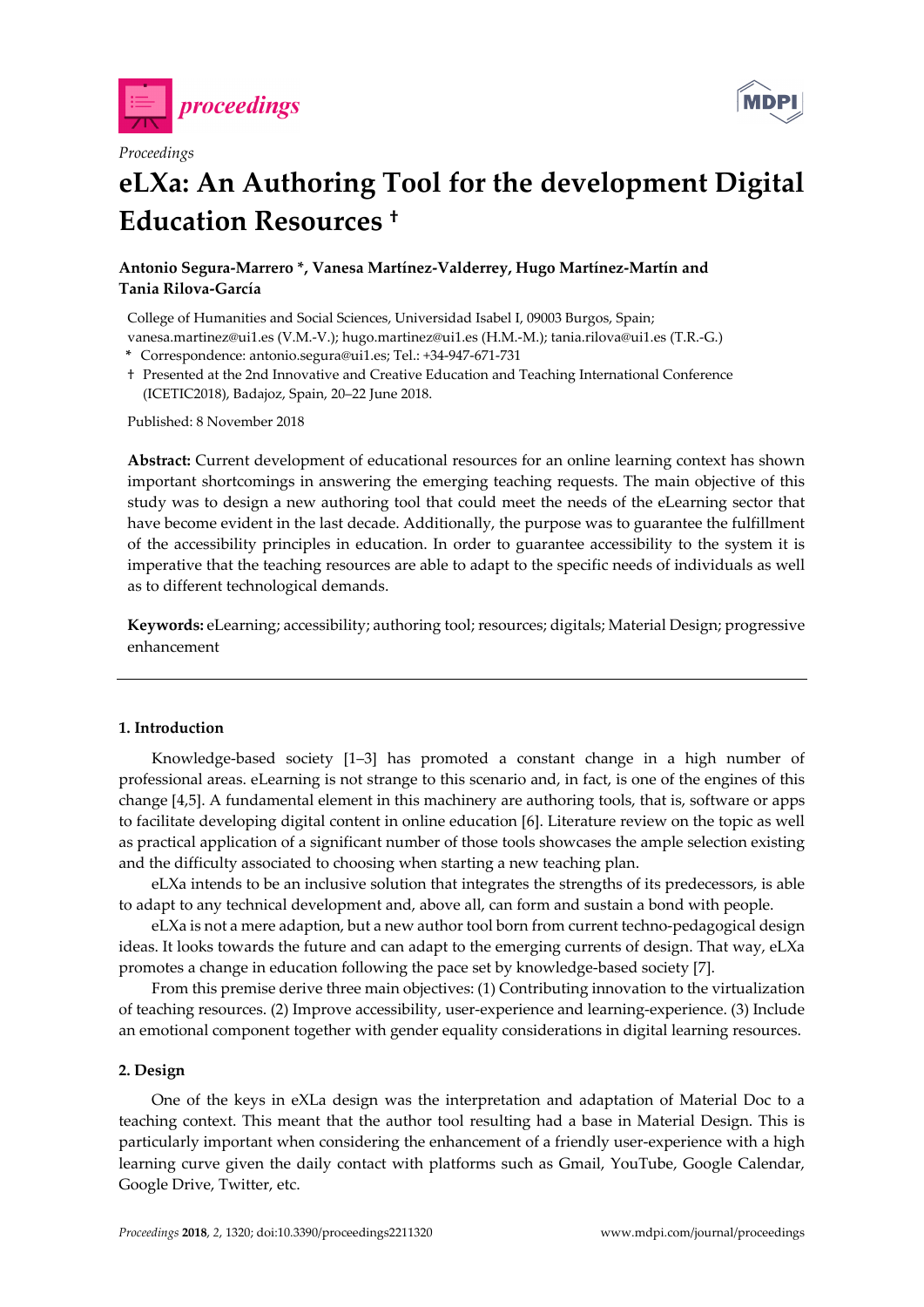Material Design was born intending to become a universal design language by helping in the decision making process of areas related to design and programming. It provides a set of rules, guidelines, plugins and advice focused on improving the user-experience in places where variables such as creativity and customization play an essential role. Its willingness to become a standard [8] was another of the reasons considered in the design of eLXa, since it would allow for a transparent integration in multiple environments and in a clearly emerging tendency.

Throughout the design, much work has been done in user-interface (UI), physical aspects and site functionalities. Special attention was payed to the user-experience (UX), taking into account the interaction of people with the contents and the answers this will elicit in them [9]. Usability improving patterns [10] were included to this end, favoring sobriety and functionality over excessive ornamentation and extravagance. Steve Krug's five criteria of usability (2014) [11] were taken into account:

- Build of a clear visual hierarchy on each page.
- Use and exploitation of conventions.
- Page division in clearly defined zones.
- Clear signaling of clickable areas.
- Minimizing of visual noise.

Another of the keys in the development of this new tool was providing the teaching community with a software that aimed to generate digital teaching contents based on accessibility [12]. To this end, work followed with utmost respect the progressive enhancement principles [13]. This notion, that is also applicable to web design [14], comes from a clear premise: Content and functionalities of a website must be based on semantic HTML (which is recognized and understood by every browser) and every feature or enhancement (through style sheets or JavaScript) must be executed in a nonintrusive way. The ultimate aim is to be able to offer an assurance that all kinds of users will be able to access the content and will have a satisfying browsing experience [15] that will be improved as web languages and standards allow.

This premise implies a shift of focus and the dominant perspective in web creation: Graceful degradation. This paradigm, as opposed to the progressive enhancement, aims for the creation of web content that harnesses the advantages and possibilities offered by modern browsers to output the most attractive user-experience possible [16]. Once the final result is reached comes the implementation of accommodations for those users that for whatever reason cannot access the content as initially envisioned, even if it means a loss to the browsing experience.

Even if both concepts have the same objective, the perspective and approach is radically different. Progressive enhancement provides a content to be embellished, whereas graceful degradation brings accommodation. The drawback is that there are many situations in which one cannot foresee every possibility or scenario in which problems or incompatibilities will arise. Therefore, even if graceful degradation can bring the same result, it is more risky and difficult to achieve.

Another factor that influenced the design of eXLa was the gender perspective [17–19] as understood from a perspective of equality and inclusion and independent from the user's biological sex. The tool's interface presents a design that stays clear of androcentrist interpretations and favors a fair graphic representation of both gender [20] and the creation of digital learning resources with neutral (not sexist) language [21].

Last but not least, eXLa design took into account the existing relationship between userexperience and the emotion that binds it [22–24]. Far from wanting to satisfying a need or deficit, eXLa`s emotional design focused on allowing the user to experiment psychological pleasure both through the virtualization of learning resources and when attaining the final results.

#### **3. Conclusions**

The practical application of this tool indicates that eLXa allowed the development of an authoring tool with the following functionalities and added values: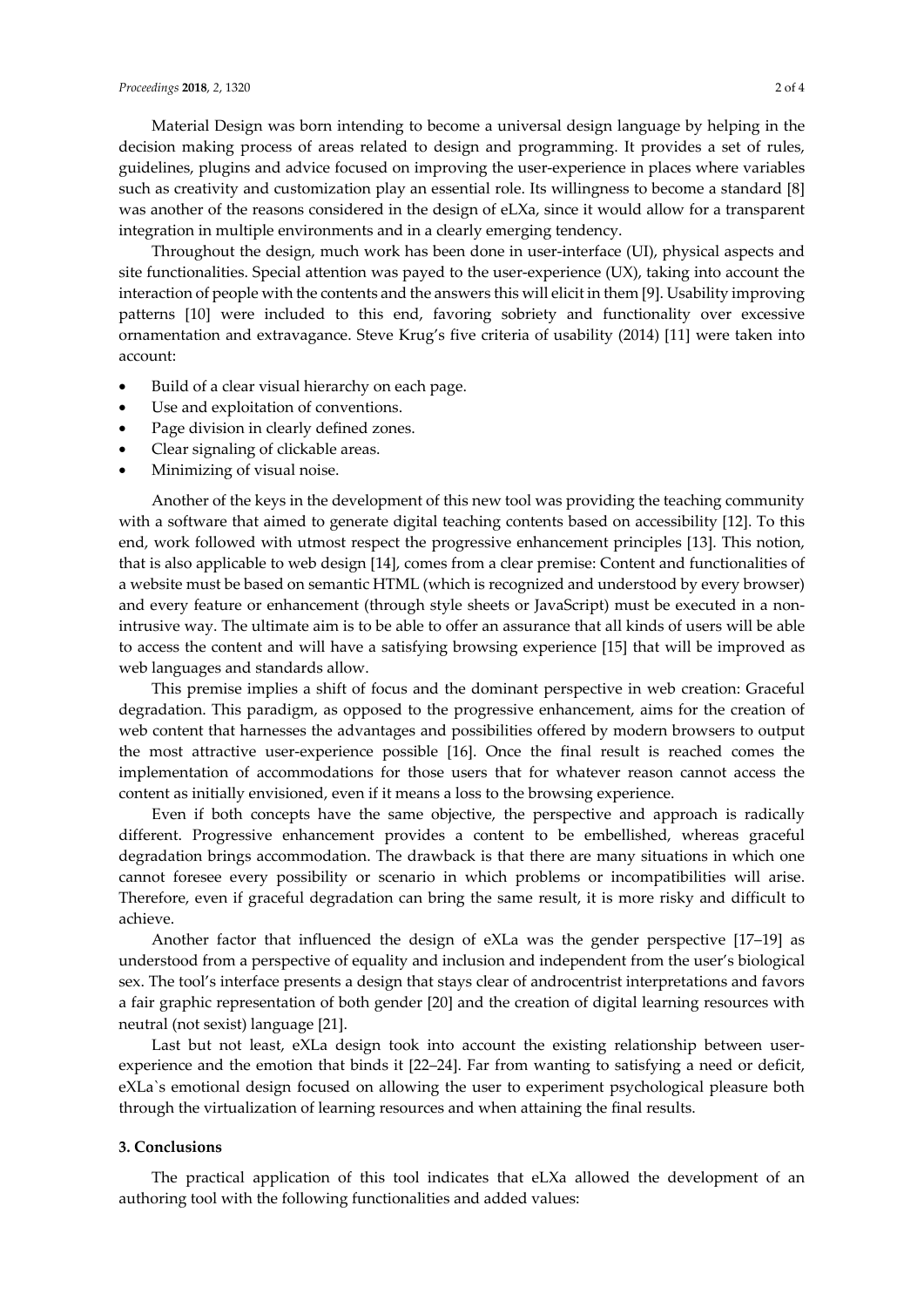- Search for a "universal access": Taking into account users with less advanced technology as well as users that rely on devices such as screen readers and other assistance tools.
- Use of eLXa facilitates and guides the user in the creation of contents that contribute to fulfilling the requirements and accessibility levels established by the main rules and standards.
- The creation process will always be accompanied by a graphic interface and a series of buttons and commands that allow every user the creation of content regardless of their knowledge of web creation languages. Thanks to a friendly, well designed, and usable interface, the learning process is intuitive and the learning curve is very high.
- The tool provides a high degree of freedom in content management, allowing the user to customize the screen learning experience according to their needs. Some of this customization include contrast settings, night mode, font size, keyboard navigation, computer to laptop vision, underlining, note-taking, activities … As well as other types of interactions that improve not just the browsing experience but also the learning-experience (eLXa).
- The tool is based on the Google developed design called Material Design, generated from the best skeumorfism (real world mimicking design) and flat design (iconography, color and typography design). Since this a design language implemented in multiple Google products, especially Android's operative system, many users will be already familiar with in the interface.
- Allows cloud work, and therefore collaborative work from different places, in real and remote time, with the same contents.
- As for improving the learning-experience (eLXa), the tool allows for different export formats, from static to hypermedia, and it is able to adapt to the main compiling standards. This adaptability allows the integration in any kind of virtual environments for teaching and learning and any kind of formative typologies. It can also provide an answer to any learning theory and adapt to the many different principles of techno-pedagogical design.
- Promotes the creation of emotional answers and affective bonds adjusted to the use experience.
- Favors the design of digital learning resources from a gender perspective both in graphic and language form.

The synergy of all of these aspects aims to offer an innovative, engaged and friendly authoring tool that is easy to learn and present solutions for formative actions of many kinds, is able to adapt to different technologies and identify with people.

**Supplementary Materials:** The following are available online at http://www.elxa.es [25]

**Author Contributions:** A.S.-M. coordinated the actions and provided the techno-pedagogical vision as an eLearning specialist; V.M.-V. contributed the emotional and gender perspective in eLXa, H.M.-M. was the full stack developer; T.R.-G. worked in the web design, particularly in the interface and graphic content.

**Conflicts of Interest:** The authors declare no conflict of interest.

## **References**

- 1. Bindé, J. *Hacia las Sociedades del Conocimiento*; UNESCO: París, France, 2005.
- 2. Mateo, J.L. Sociedad del Conocimiento. *ARBOR* **2006**, *182*, 145–151, doi:10.3989/arbor.2006.i718.18.
- 3. Mora, J.G. La necesidad del cambio educativo para la Sociedad del conocimiento. *RIE* **2004**, *35*, 13–37. Available online: https://rieoei.org/historico/documentos/rie35a01.pdf (accessed on 5 April 2018).
- 4. Fernández, M.R.F.; Valverde, J.V.; Revuelta, F.I.R. Una revisión sobre la perspectiva social e-learning: TIC, inclusión digital y cambio social. *RedES* **2012**, 49–63. Available online: http://ojs.udc.edu.co/index.php/ redes/article/download/1/6/0 (accessed on 5 April 2018).
- 5. Planella, J.; Rodríguez, I. Del e-learning y sus otras miradas: Una perspectiva social. *RUSC* **2004**, *1*, 7–20, doi:10.7238/rusc.v1i1.230.
- 6. Murray, T.; Blessing, S.; Ainsworth, S. *Authoring Tools for Advanced Technology Learning Enviroments. Toward Cost-Effective Adaptive, Interactive and Intelligent Educacional Software*; Kluwer Academic Publishers: Dordrecht, The Netherlands, 2003.
- 7. Castells, M. *La Era de la Información*; Alianza Editorial: Madrid, Spain, 1998.